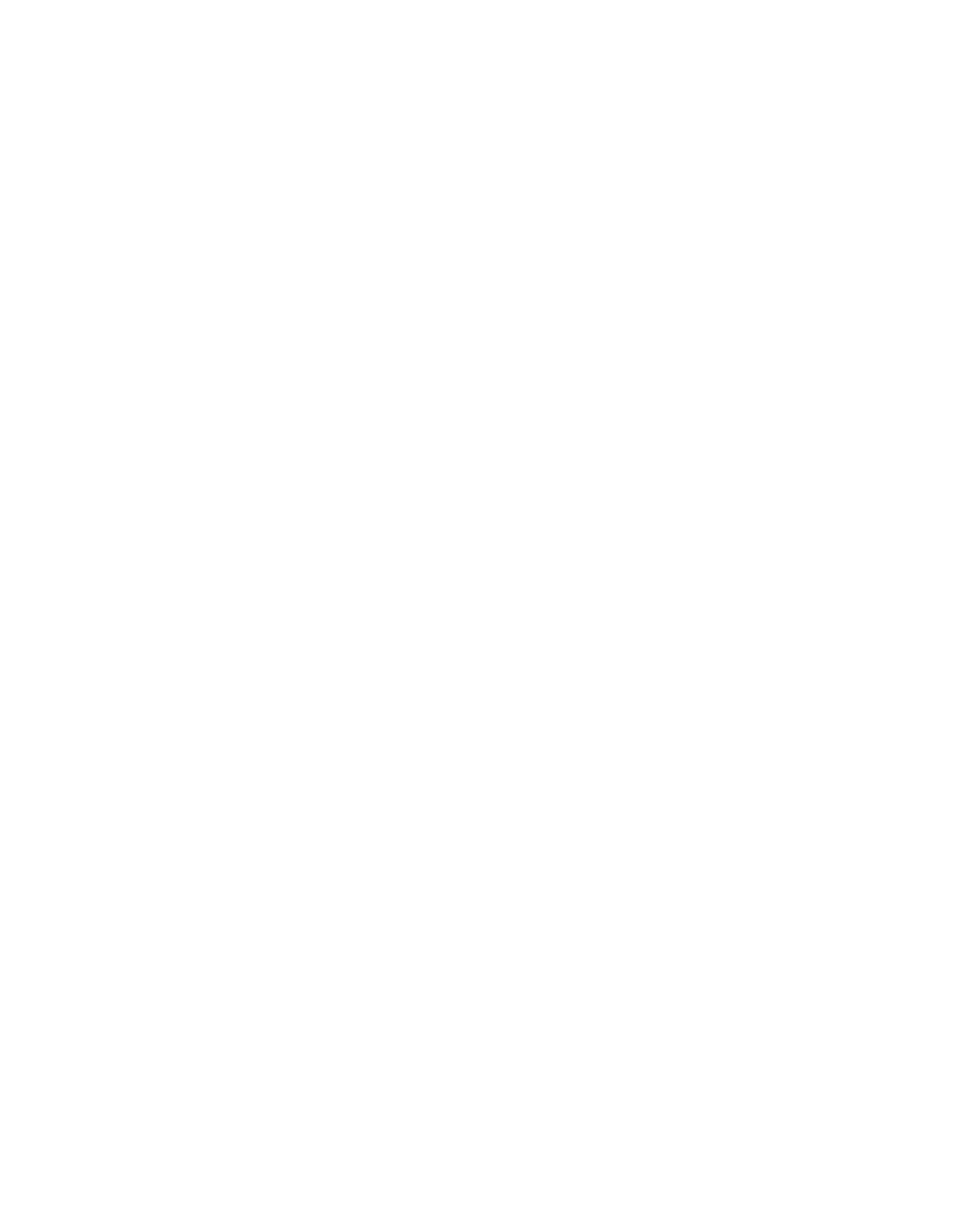- 6. Accessibility provisions.
- 7. Description and details of proposed special occupancies such as a covered mall, high-rise, mezzanine, atrium, public garage, etc.
- 8. Adequate details to evaluate fire resistive construction requirements, including data substantiating required ratings.
- 9. Details of plastic, insulation, and safety glazing installation.
- 10. Details of required fire protection systems.

#### **Structural plans, specifications, and engineering details to include:**

- 1. Soils report indicating the soil type and recommended allowable bearing pressure and foundation type.
- 2. Signed and sealed structural design calculations which support the member sizes on the drawings.
- 3. Local design load criteria, including frost depth.
- 4. Earthquake seismic zone/effective peak acceleration coefficient.
- 5. Details of foundations and superstructure.
- 6. Provisions for required special inspections.
- 7. Applicable construction standards and material specifications (i.e., masonry, concrete, wood, steel, etc.).

# **MECHANICAL PLAN REVIEW REQUIREMENTS**

In order to perform a thorough Mechanical Plan Review, the following specifications, drawings and details should be submitted:

#### **Complete signed and sealed plans and specifications of all heating, ventilating and air conditioning work.**

**Labeling criteria of all mechanical equipment.**

**Heating equipment data including the following information:**

- 1. Equipment capacity (b.t.u.).
- 2. Controls.
- 3. Appliance layouts showing location, access and clearances.
- 4. Disconnect switches.
- 5. Indoor and outdoor design temperatures.

#### **Ventilation data, ductwork and equipment including the following:**

- 6. Ventilation schedule indicating the amount of outside air (in c.f.m.) supplied to each room or space.
- 7. Layout showing outside air intakes.
- 8. Construction of ducts, including support and sheet metal thickness.
- 9. Duct lining and insulation materials with flame spread and smoke-developed ratings.
- 10. Exhaust fan ductwork layout and termination to the outside.
- 11. Size of louvers and grilles for attic ventilation.

#### **Boiler and water heater equipment and piping details including safety controls and distribution piping layout.**

**Gas and fuel oil piping layout, material, sizes, and valves.**

**Combustion air intake quantities and details.**

**Commercial kitchen exhaust equipment details including hood and fan drawings, details of automatic fire suppression, and clearances.**

**Chimney and chimney connector or vent and vent connector details and connector gages and clearances.**

**Mechanical refrigeration equipment data and details.**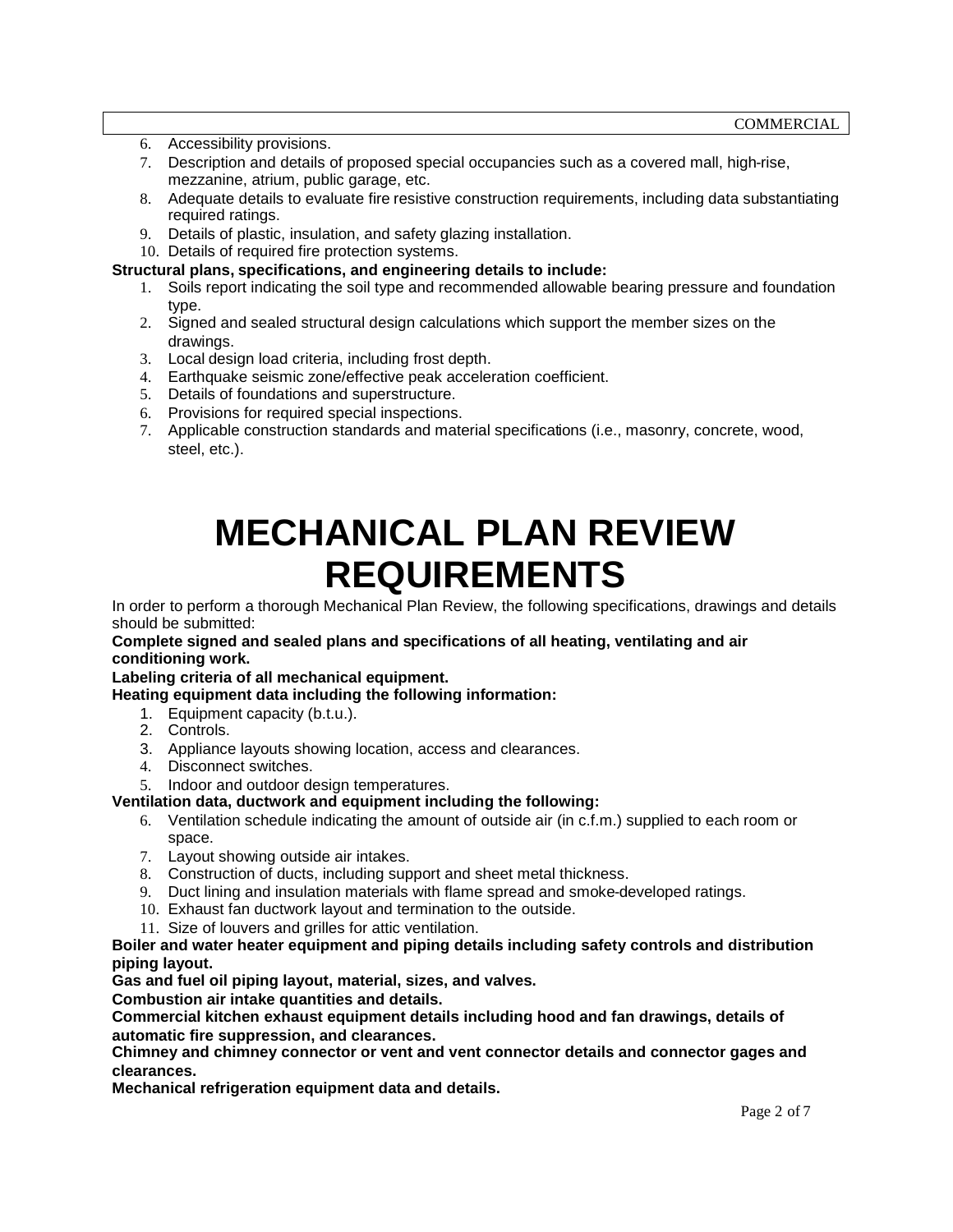**Solid fuel burning appliance details including incinerator and fireplace drawings and details. Energy conservation equipment data and details.**

### **PLUMBING PLAN REVIEW REQUIREMENTS**

In order to perform a thorough Plumbing Plan Review, the following specifications, drawings and details should be submitted:

**Complete signed and sealed plans and specifications of all plumbing work.**

**Plumbing fixture and piping material specifications including identification of the applicable referenced standard.**

**Plumbing fixture information to include:**

- 1. The occupant load used to determine the number of required plumbing fixtures.
- 2. Number and distribution based on the use group.
- 3. Separate facilities for each sex.
- 4. Accessible plumbing facilities and details.
- 5. Anti-scald shower valves.

**Plumbing piping plan showing layout, pitch of drainage lines, cleanouts, size of traps, and riser diagram.**

**Water supply and distribution plan showing piping sizes, valves, water heater details and temperature-pressure relief valve with discharge pipe.**

**Sanitary drainage and vent system riser diagram showing drainage fixture units (dfu), sizes and vent termination details through the roof.**

**Potable water system riser diagram showing piping sizes and provisions for protection of potable water supply.**

**Piping support and installation schedule.**

**Storm drainage details including rain gutter or roof drain sizes and downspout/leader sizes. Health care plumbing and fixture details.**

## **ELECTRICAL PLAN REVIEW REQUIREMENTS**

In order to perform a thorough Electrical Plan Review, the following specifications, drawings and details should be submitted:

**Complete signed and sealed plans and specifications of all electrical work.**

**Labeling criteria of all electrical equipment.**

**Lighting floor plan including electrical circuits indicating conduit and wiring sizes.**

**Power floor plans including electrical circuits indicating conduit and wiring sizes, equipment and disconnect switches.**

**Exit sign/means of egress lighting location and power supply.**

**Panelboard schedule.**

**Lighting fixture schedule.**

**Symbol schedule and diagrams.**

**Specifications to include requirements for:**

- 1. Raceway and conduit with fittings.
- 2. Wire and cable.
- 3. Electrical boxes, fittings and installation.
- 4. Electrical connections.
- 5. Electrical wiring devices.
- 6. Circuit and motor disconnects.
- 7. Hangers and supporting devices.
- 8. Electrical identification.
- 9. Service entrance and details.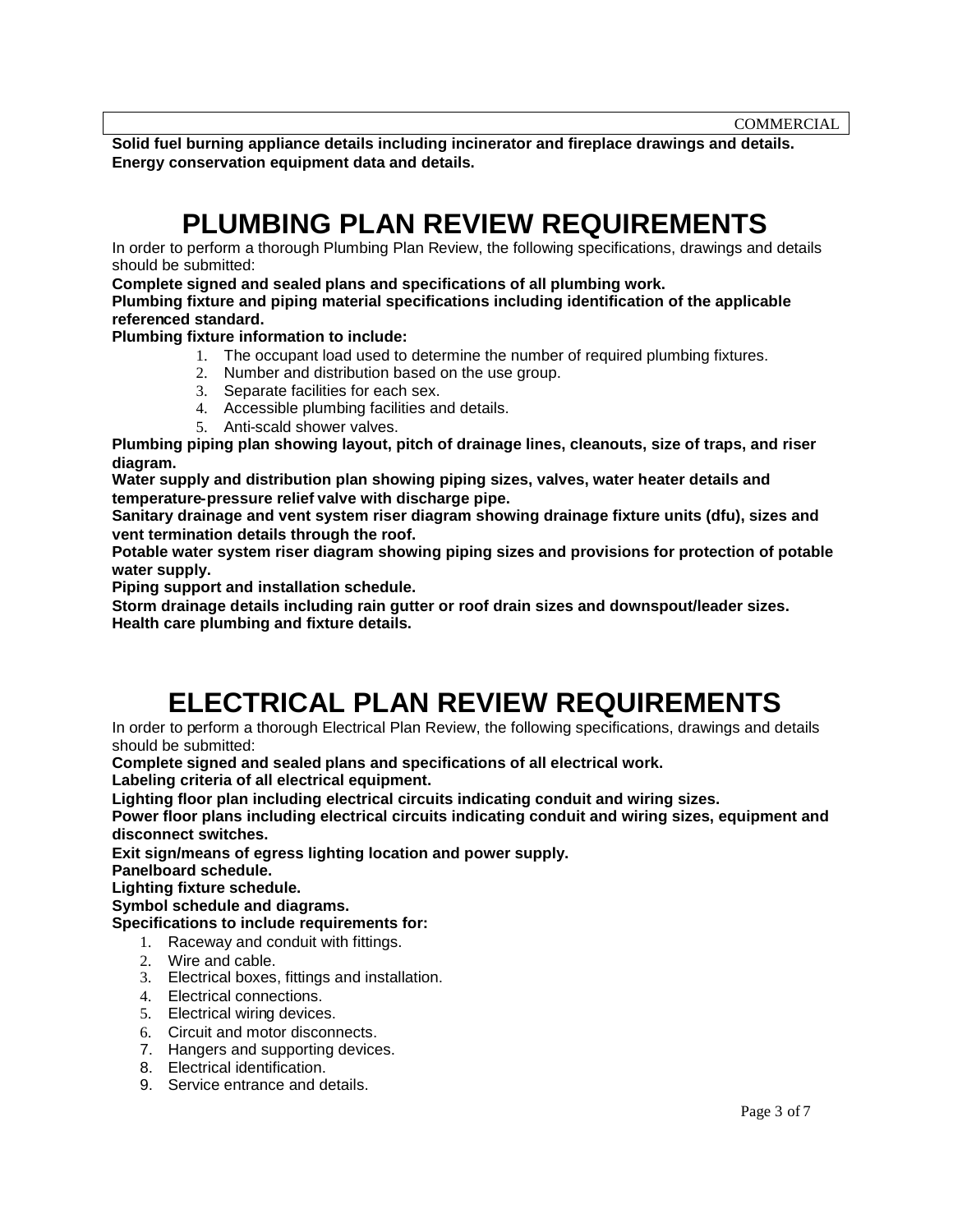- 10. Overcurrent protection.
- 11. Switchboards.
- 12. Grounding.
- 13. Transformers.
- 14. Panelboards.
- 15. Motor control centers.
- 16. Lighting fixtures.
- 17. Fire protective signaling systems.
- 18. Automatic fire detection systems.
- 19. Emergency/standby systems.

## **SPRINKLER PLAN REVIEW REQUIREMENTS**

In order to perform a thorough Sprinkler Plan Review, the following items should be submitted: **Complete signed and sealed plans and specifications for the sprinkler system and related equipment with description and locations of uses within the building. Design details in accordance with the appropriate reference standard (i.e. NFPA 13, 13D, 13R) as referenced by the ICC International Building Code:**

Working plans shall be drawn to an indicated scale, on sheets of uniform size, with a plan of each floor, and shall show those items from the following list that pertain to the design of the system.

- (1) Name of owner and occupant.
- (2) Location, including street address.
- (3) Point of compass.
- (4) Full height cross section, or schematic diagram, including structural member information if required for clarity and including ceiling construction and method of protection for nonmetallic piping.
- (5) Location of partitions.
- (6) Location of fire walls.
- (7) Occupancy class of each area or room.
- (8) Location and size of concealed spaces, closets, attics, and bathrooms.
- (9) Any small enclosures in which no sprinklers are to be installed.
- (10) Size of city main in street and whether dead end or circulating; if dead end, direction and distance to nearest circulating main; and city main test results and system elevation relative to test hydrant (see A-9-2.1).
- (11) Other sources of water supply, with pressure or elevation.
- (12) Make, type, model, and nominal K-factor of sprinklers.
- (13) Temperature rating and location of high-temperature sprinklers.
- (14) Total area protected by each system on each floor.
- (15) Number of sprinklers on each riser per floor.
- (16) Total number of sprinklers on each dry pipe system, preaction system, combined dry pipepreaction system, or deluge system.
- (17) Approximate capacity in gallons of each dry pipe system.
- (18) Pipe type and schedule of wall thickness.
- (19) Nominal pipe size and cutting lengths of pipe (or center-to-center dimensions). Where typical branch lines prevail, it shall be necessary to size only one typical line.
- (20) Location and size of riser nipples.
- (21) Type of fittings and joints and location of all welds and bends. The contractor shall specify on drawing any sections to be shop welded and the type of fittings or formations to be used.
- (22) Type and locations of hangers, sleeves, braces, and methods of securing sprinklers when applicable.
- (23) All control valves, check valves, drain pipes, and test connections.
- (24) Make, type, model, and size of alarm or dry pipe valve.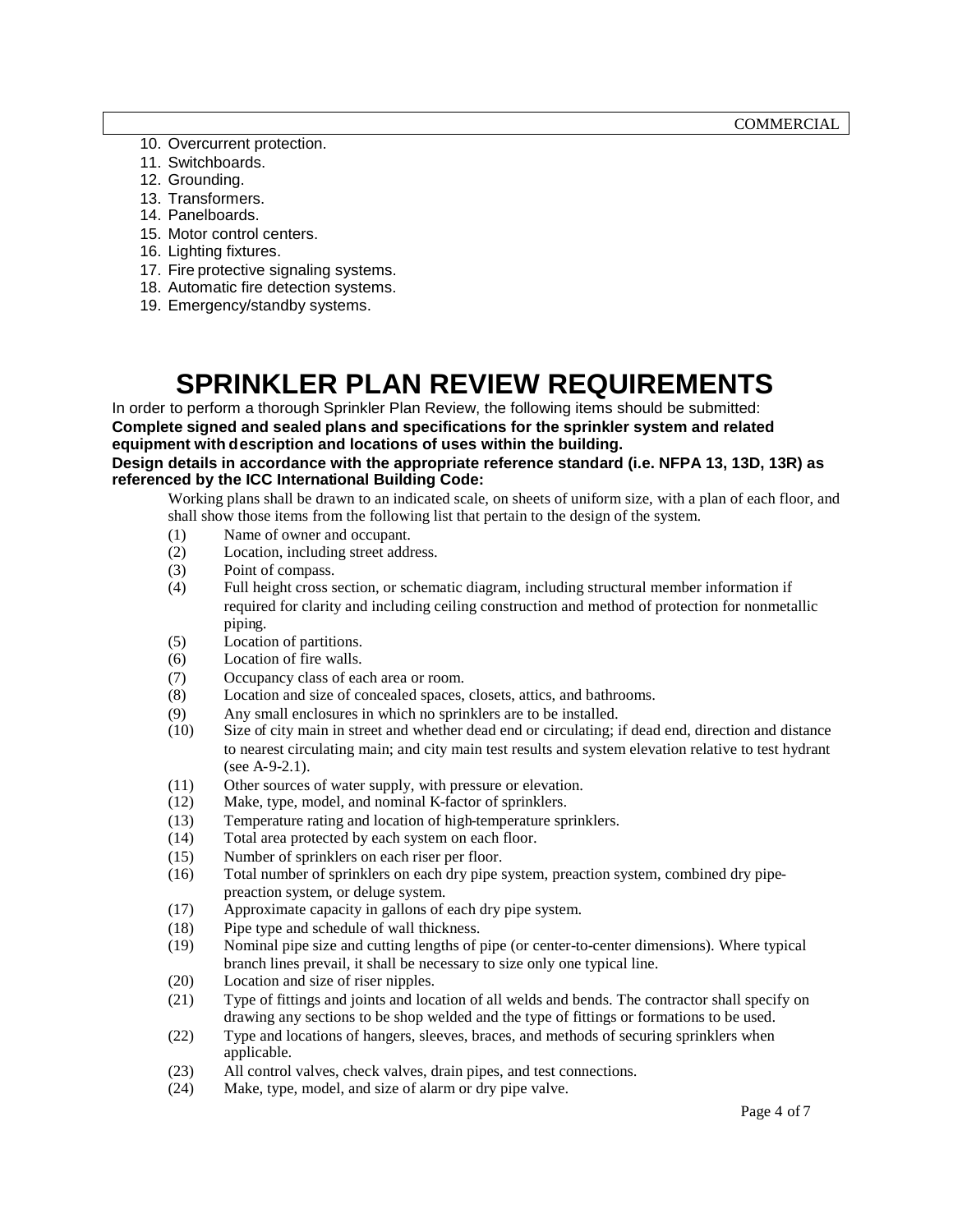| (25) | Make, type, model, and size of preaction or deluge valve.                                                                                                                                                                                                                                                |
|------|----------------------------------------------------------------------------------------------------------------------------------------------------------------------------------------------------------------------------------------------------------------------------------------------------------|
| (26) | Kind and location of alarm bells.                                                                                                                                                                                                                                                                        |
| (27) | Size and location of standpipe risers, hose outlets, hand hose, monitor nozzles, and related<br>equipment.                                                                                                                                                                                               |
| (28) | Private fire service main sizes, lengths, locations, weights, materials, point of connection to city<br>main; the sizes, types and locations of valves, valve indicators, regulators, meters, and valve pits;<br>and the depth that the top of the pipe is laid below grade.                             |
| (29) | Piping provisions for flushing.                                                                                                                                                                                                                                                                          |
| (30) | Where the equipment is to be installed as an addition to an existing system, enough of the existing<br>system indicated on the plans to make all conditions clear.                                                                                                                                       |
| (31) | For hydraulically designed systems, the information on the hydraulic data nameplate.                                                                                                                                                                                                                     |
| (32) | A graphic representation of the scale used on all plans.                                                                                                                                                                                                                                                 |
| (33) | Name and address of contractor.                                                                                                                                                                                                                                                                          |
| (34) | Hydraulic reference points shown on the plan that correspond with comparable reference points on<br>the hydraulic calculation sheets.                                                                                                                                                                    |
| (35) | The minimum rate of water application (density), the design area of water application, in-rack<br>sprinkler demand, and the water required for hose streams both inside and outside.                                                                                                                     |
| (36) | The total quantity of water and the pressure required noted at a common reference point for each<br>system.                                                                                                                                                                                              |
| (37) | Relative elevations of sprinklers, junction points, and supply or reference points.                                                                                                                                                                                                                      |
| (38) | If room design method is used, all unprotected wall openings throughout the floor protected.                                                                                                                                                                                                             |
| (39) | Calculation of loads for sizing and details of sway bracing.                                                                                                                                                                                                                                             |
| (40) | The setting for pressure-reducing valves.                                                                                                                                                                                                                                                                |
| (41) | Information about backflow preventers (manufacturer, size, type).                                                                                                                                                                                                                                        |
| (42) | Information about antifreeze solution used (type and amount).                                                                                                                                                                                                                                            |
| (43) | Size and location of hydrants, showing size and number of outlets and if outlets are to be equipped<br>with independent gate valves. Whether hose houses and equipment are to be provided, and by<br>whom, shall be indicated. Static and residual hydrants that were used in flow tests shall be shown. |
| (44) | Size, location, and piping arrangement of fire department connections.                                                                                                                                                                                                                                   |
|      |                                                                                                                                                                                                                                                                                                          |

**Design calculations indicating the discharge requirements of the system with evaluation of the arrangement and source of the water supply.**

**Results of a current flow test indicating the location and date of the test.**

**Working drawings indicating all pipe sizes and the spacing between branch lines and sprinklers on the branch line.**

**Material specifications and equipment specifications. All materials used should be verified that they are installed in accordance with their listing.**

## **ENERGY PLAN REVIEW REQUIREMENTS**

Commercial Energy Plan Reviews are based on Chapter 7 of the IECC or the referenced edition of *ASHRAE/IER 90.1-1989, Energy Code for Commercial and High-Rise Residential Buildings* as applicable.

In order to perform a thorough Energy Plan Review for commercial buildings and residential buildings greater than three stories in height, the following specifications, drawings and details should be submitted:

### **GENERAL**

1. Complete signed and sealed architectural, mechanical, plumbing and electrical plans and specifications of all work.

COMMERCIAL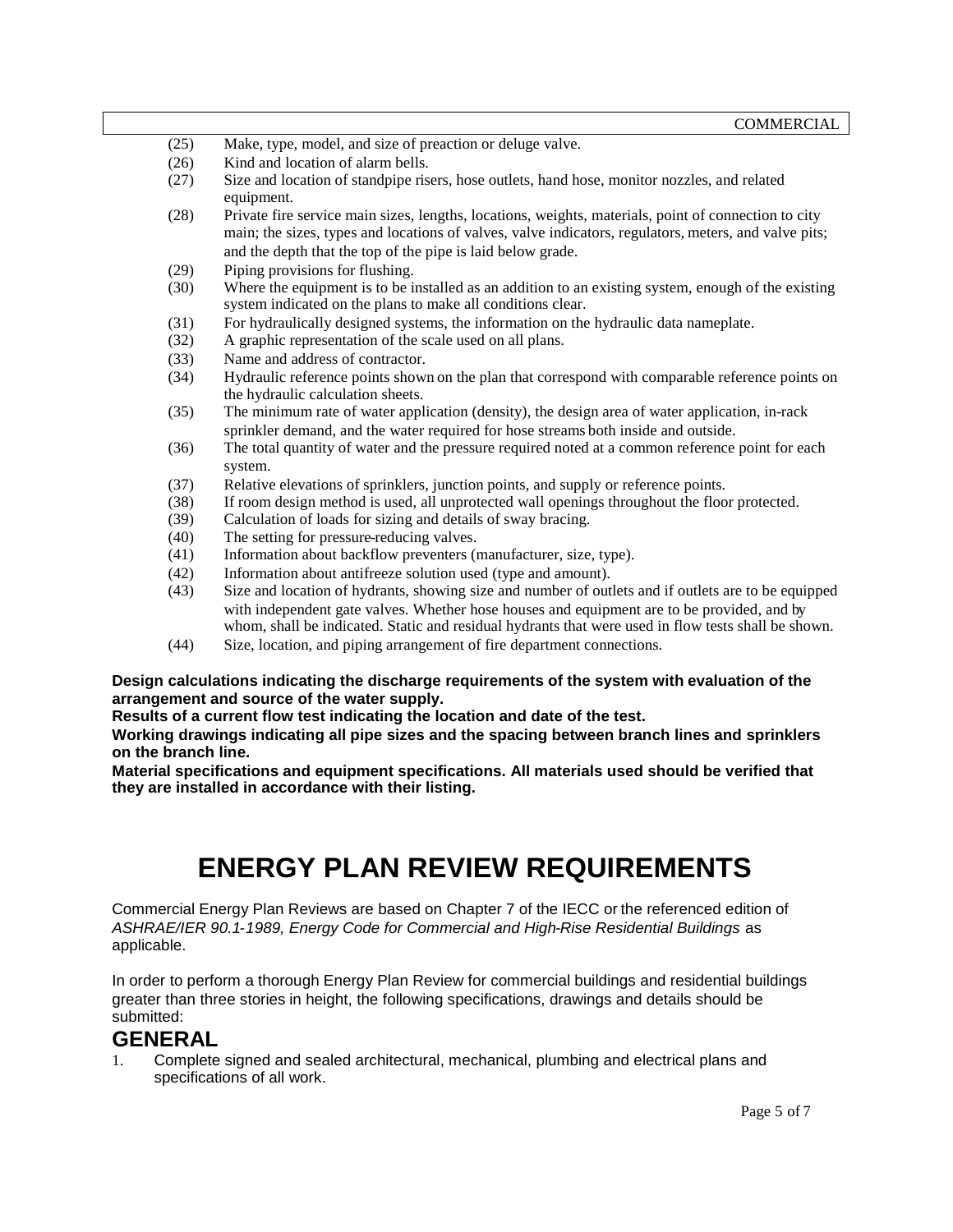- 2. A site plan including the size and location of all new construction and all existing structures on the site.
- 3. Interior and exterior design conditions consistent with climate.
- 4. Labeling criteria of all mechanical, electrical and service water heating (SWH) peripherals and equipment.

### **ENVELOPE**

- 1. **Architectural plans and specifications to include:**
	- a. Description of uses and the proposed use group(s) for all portions of the building.
	- b. Thermal performance of envelope components.
	- c. Fenestration performance details (U-factor, SC, SHGC, VLT, air leakage rates, etc.).
	- d. Fully dimensioned drawings to determine gross and net areas of all envelope components.

e. Details of vapor barrier and insulation installation, caulking, gasketing, weatherstripping and other means of sealing joints, cracks, holes and penetrations in the building envelope. f. ENVSTD output (where applicable).<sup>a</sup>

2. **Design conditions (interior and exterior) consistent with local climate**. **ELECTRICAL POWER & LIGHTING**<sup>b</sup>

- 1. **Complete plans and specifications of all electrical work.**
- 2. **Riser diagram(s) of the distribution system indicating:**
	- a. Check metering provisions for individual dwelling units.

b. Subdivision of feeders by end use: 1) Lighting, 2) HVAC, 3) SWH and systems over 20 kW.

3. **Lighting fixture schedule(s) depicting location, fixture lamps, ballasts, ballast specifications, fixture input watts, fixture wiring methods, power factor, etc.**

- 4. **Lighting plan(s) for building exteriors including total exterior Connected Lighting Power.**
- 5. **Lighting and power floor plans for building interiors including total interior CLP.**
- 6. **LTGSTD output (where applicable).**
- 7. **Interior and exterior means of lighting control.**
- 8. **Electric motor schedule including type, HP and efficiencies.**

#### **MECHANICAL SYSTEMS & EQUIPMENT**

- 1. **Mechanical equipment data, plans and specifications of all mechanical work including:**
	- a. Equipment type, capacity (Btuh) and efficiency (peak and part-load).
	- b. System design air flow rates (cfm).
	- c. Details of equipment/system sizing.

d. System and/or zone control capabilities including terminal device schedule, provisions for humidity control (where applicable) and the corresponding testing of system controls.<sup>a</sup> e. Provisions for automatic setback/shutdown.

f. Indicate supply and exhaust systems to have automatic shutoff or volume reduction dampers.

g. Energy consumed by fans in the form of an Air Transport Factor (ATF) and pumps. <sup>a</sup>

- 2. **Economizers (air or water) including provisions for integrated control**. a
- 3. **Duct construction and system static pressure(s), including provisions for sealing.**
- 4. **Duct and/or hydronic-piping lining and insulation materials.**
- 5. **Provisions for air and/or hydronic system balancing.**

6. **Boiler and water heater equipment and piping details including safety controls and distribution piping layout.**

### **SERVICE WATER HEATING (SWH)**

- 1. SWH equipment data including type, capacity and efficiency.
- 2. SWH pipe insulation, thickness, conductivity and vapor retarder (where appropriate).
- 3. Water conservation requirements.
- 4. Energy conservation measures for swimming pools (where applicable).
	- **A.** Commercial buildings and residential buildings greater than three stories in height only.

**b** Multifamily residential buildings three stories or less in height; the non-dwelling-unit portions only.